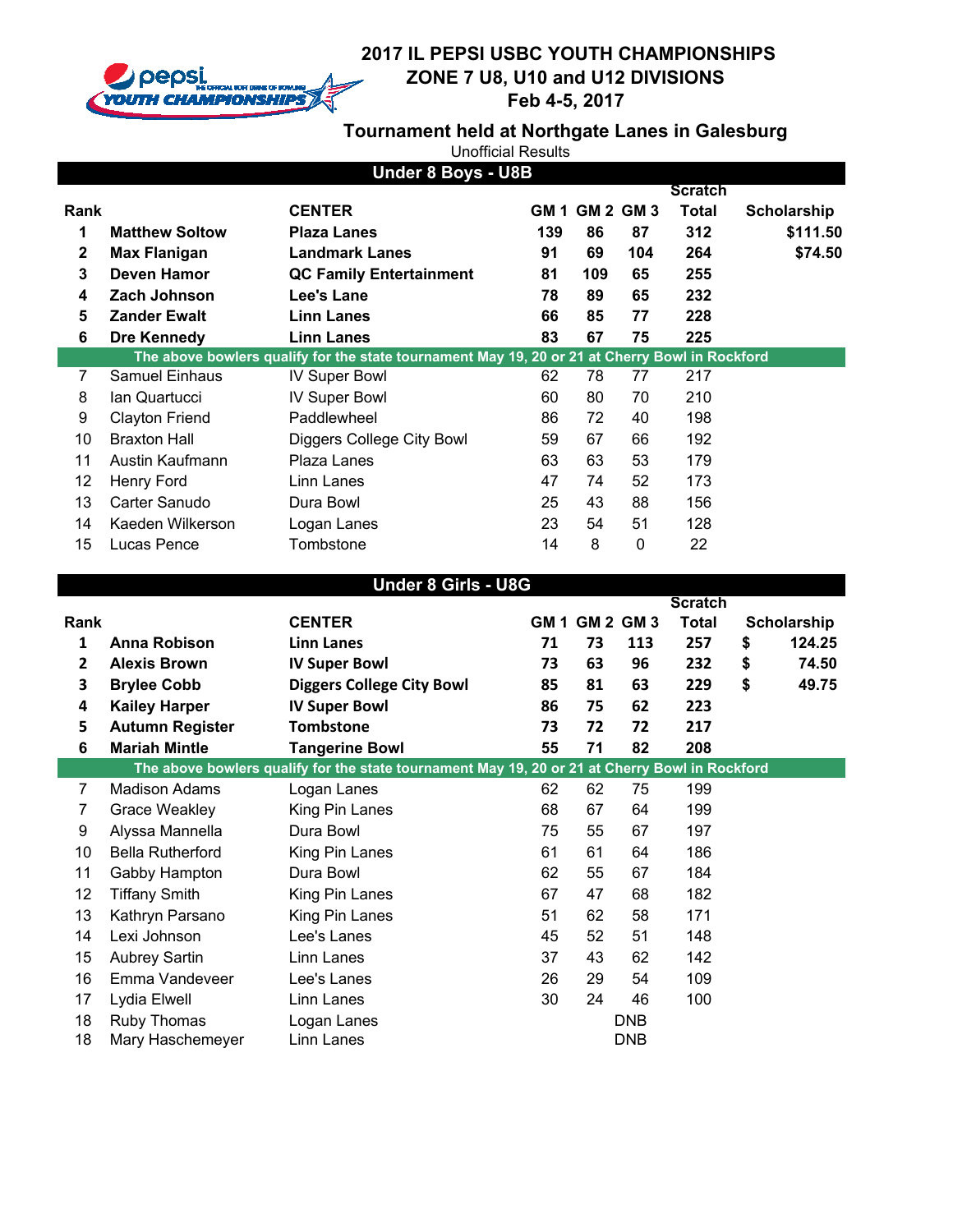

## **2017 IL PEPSI USBC YOUTH CHAMPIONSHIPS ZONE 7 U8, U10 and U12 DIVISIONS Feb 4-5, 2017**

**Tournament held at Northgate Lanes in Galesburg**

|  |  | <b>Unofficial Results</b> |  |
|--|--|---------------------------|--|
|--|--|---------------------------|--|

|          |                                           | Under 10 Boys - U10B                                                                           |          |                |            |                |             |
|----------|-------------------------------------------|------------------------------------------------------------------------------------------------|----------|----------------|------------|----------------|-------------|
|          |                                           |                                                                                                |          |                |            | <b>Scratch</b> |             |
| Rank     |                                           | <b>CENTER</b>                                                                                  |          | GM 1 GM 2 GM 3 |            | <b>Total</b>   | Scholarship |
|          | 1 Brady Parnell                           | <b>King Pin Lanes</b>                                                                          | 140      | 147            | 156        | 443            | \$161.75    |
|          | 2 Landen Pruett                           | <b>Highland Park</b>                                                                           | 168      | 125            | 146        | 439            | \$125.25    |
|          | 3 Greyden Lewis                           | <b>Dura Bowl</b>                                                                               | 106      | 141            | 174        | 421            | \$83.50     |
|          | 4 Justin Bryan                            | <b>Plaza Lanes</b>                                                                             | 122      | 160            | 135        | 417            | \$57.50     |
|          | <b>5 Kameron Aronhalt</b>                 | <b>Plaza Lanes</b>                                                                             | 154      | 129            | 130        | 413            | \$52.25     |
|          | <b>6 Myles Putnam</b>                     | <b>Tangerine Bowl</b>                                                                          | 133      | 165            | 114        | 412            | \$41.75     |
|          | <b>7 Zayne Shockency</b>                  | <b>Linn Lanes</b>                                                                              | 113      | 167            | 130        | 410            |             |
|          | 8 Joshua Tittle                           | <b>Highland Park</b>                                                                           | 127      | 118            | 162        | 407            |             |
|          |                                           | The above bowlers qualify for the state tournament May 19, 20 or 21 at Cherry Bowl in Rockford |          |                |            |                |             |
| 9        | Aidan Mullane                             | <b>IV Super Bowl</b>                                                                           | 117      | 145            | 128        | 390            |             |
| 10       | Noah Nalley                               | Northgate                                                                                      | 169      | 101            | 119        | 389            |             |
| 11       | <b>Isaiah Ghantous</b>                    | Landmark Lanes                                                                                 | 128      | 108            | 148        | 384            |             |
| 12       | <b>Rylan Buffington</b>                   | <b>Highland Park</b>                                                                           | 121      | 145            | 111        | 377            |             |
| 13       | <b>Weslee Herrick</b>                     | Lee's Lanes                                                                                    | 122      | 103            | 149        | 374            |             |
| 14       | <b>Talan Quesenberry</b>                  | Diggers College City Bowl                                                                      | 117      | 112            | 137        | 366            |             |
| 15       | Cash Wisher                               | Plaza Lanes                                                                                    | 126      | 119            | 98         | 343            |             |
| 16       | Jackson Heinrich                          | QC Family Entertainment                                                                        | 116      | 102            | 111        | 329            |             |
| 17       | Devin Hinkle                              | Landmark Lanes                                                                                 | 72       | 137            | 116        | 325            |             |
| 18       | Joey Durham                               | King Pin Lanes                                                                                 | 87       | 100            | 132        | 319            |             |
| 19       | <b>Brenen Strader</b>                     | QC Family Entertainment                                                                        | 91       | 106            | 119        | 316            |             |
| 20       | Kyran Ballard                             | <b>Highland Park</b>                                                                           | 121      | 88             | 87         | 296            |             |
| 21       | Aiden Kent-Tucker                         | <b>IV Super Bowl</b>                                                                           | 82       | 121            | 91         | 294            |             |
| 22       | <b>Rikyis Doss</b>                        | Landmark Lanes                                                                                 | 95       | 100            | 98         | 293            |             |
| 22<br>22 | Josiah Blagden                            | Linn Lanes                                                                                     | 97<br>71 | 116<br>112     | 80         | 293            |             |
| 25       | Joshua Gleason                            | Logan Lanes                                                                                    | 87       | 85             | 110<br>113 | 293<br>285     |             |
| 26       | lan Hart                                  | Linn Lanes<br>Plaza Lanes                                                                      | 112      | 78             | 87         | 277            |             |
| 27       | <b>Tommy Liening</b><br><b>Troy Smith</b> | King Pin Lanes                                                                                 | 53       | 104            | 108        | 265            |             |
| 28       | <b>Tegan Scalf</b>                        | Linn Lanes                                                                                     | 90       | 84             | 85         | 259            |             |
| 29       | <b>Tyler Reed</b>                         | Linn Lanes                                                                                     | 77       | 90             | 86         | 253            |             |
| 30       | Sloane Edwards                            | Diggers College City Bowl                                                                      | 58       | 100            | 89         | 247            |             |
| 30       | Logan Vandewoestyne                       | Lee's Lanes                                                                                    | 76       | 71             | 100        | 247            |             |
| 32       | <b>Colten Obertance</b>                   | <b>QC Family Entertainment</b>                                                                 | 91       | 72             | 76         | 239            |             |
| 33       | Isiah Evans                               | Logan Lanes                                                                                    | 95       | 75             | 66         | 236            |             |
| 34       | <b>Nicholas Parkins</b>                   | Diggers College City Bowl                                                                      | 74       | 81             | 78         | 233            |             |
| 35       | Landon Thiem                              | QC Family Entertainment                                                                        | 86       | 67             | 77         | 230            |             |
| 36       | Gage Rutherford                           | King Pin Lanes                                                                                 | 93       | 81             | 53         | 227            |             |
| 37       | Anthony Lindsey                           | Paddlewheel                                                                                    | 52       | 108            | 65         | 225            |             |
| 38       | Landin Eisentranger                       | Northgate                                                                                      | 48       | 97             | 64         | 209            |             |
| 39       | Quentin Bloome                            | Dura Bowl                                                                                      | 67       | 52             | 78         | 197            |             |
| 40       | Alex Voss                                 | <b>Tangerine Bowl</b>                                                                          | 60       | 53             | 40         | 153            |             |
| 41       | <b>Ben Allen</b>                          | Plaza Lanes                                                                                    |          |                | <b>DNB</b> |                |             |
| 41       | Haiden Ator                               | <b>IV Super Bowl</b>                                                                           |          |                | <b>DNB</b> |                |             |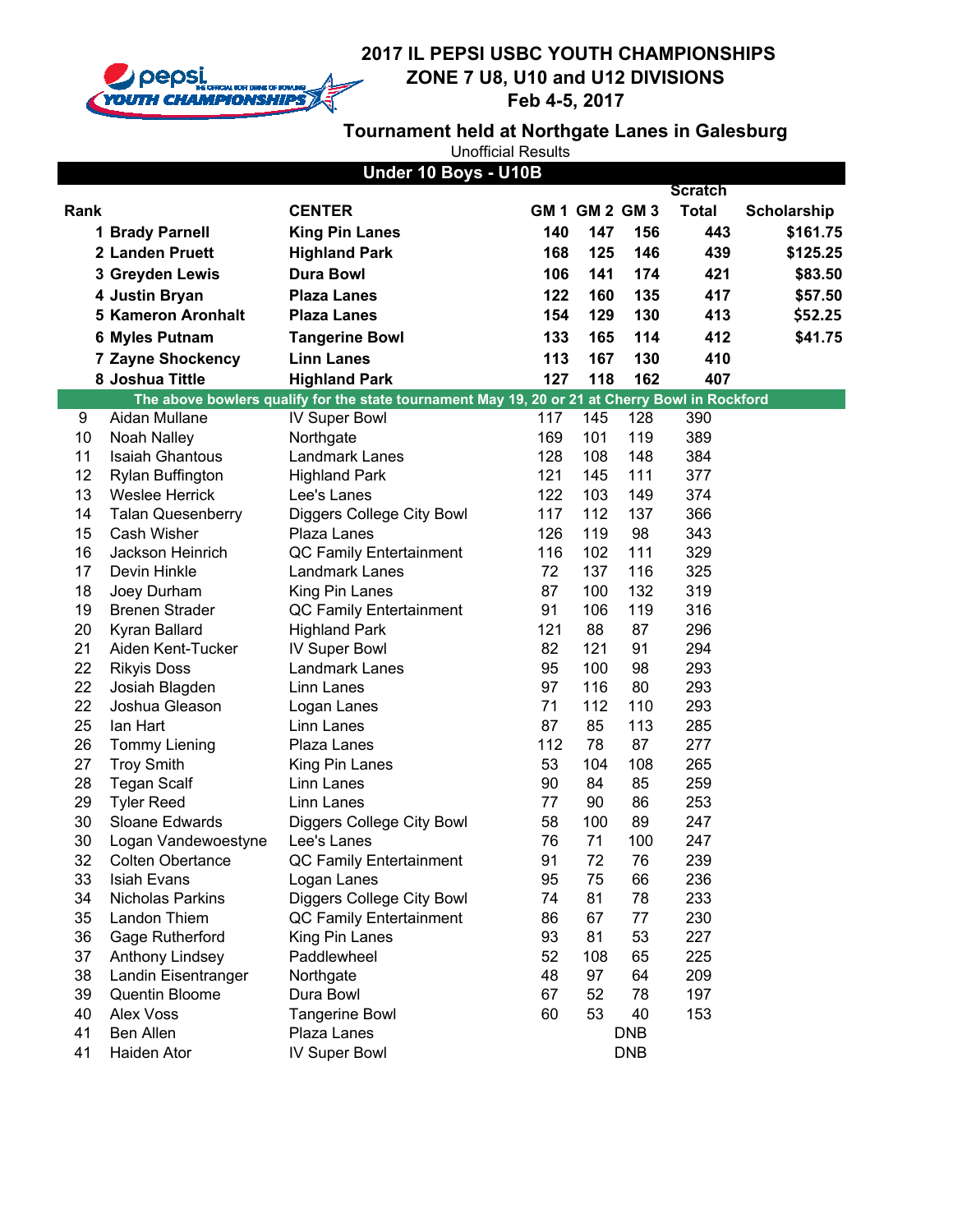

**Tournament held at Northgate Lanes in Galesburg**

|              | Under 10 Girls - U10G   |                                                                                                |     |                |            |                |    |             |
|--------------|-------------------------|------------------------------------------------------------------------------------------------|-----|----------------|------------|----------------|----|-------------|
|              |                         |                                                                                                |     |                |            | <b>Scratch</b> |    |             |
| Rank         |                         | <b>CENTER</b>                                                                                  |     | GM 1 GM 2 GM 3 |            | <b>Total</b>   |    | Scholarship |
| 1            | <b>Abigail Hatcher</b>  | <b>Landmark Lanes</b>                                                                          | 112 | 125            | 111        | 348            | \$ | 124.50      |
| $\mathbf{2}$ | <b>Madison Fowler</b>   | Northgate                                                                                      | 108 | 121            | 114        | 343            | \$ | 93.25       |
| 3            | <b>Mia Cook</b>         | <b>Landmark Lanes</b>                                                                          | 89  | 116            | 136        | 341            | \$ | 56.00       |
| 4            | <b>Brooklyn Mast</b>    | <b>Diggers College City Bowl</b>                                                               | 108 | 114            | 112        | 334            | \$ | 37.25       |
| 5            | <b>Madeline Fabish</b>  | <b>IV Super Bowl</b>                                                                           | 79  | 86             | 126        | 291            |    |             |
| 6            | <b>Larissa Clark</b>    | <b>Diggers College City Bowl</b>                                                               | 108 | 91             | 79         | 278            |    |             |
|              |                         | The above bowlers qualify for the state tournament May 19, 20 or 21 at Cherry Bowl in Rockford |     |                |            |                |    |             |
| 7            | <b>Brylie Davis</b>     | <b>QC Family Entertainment</b>                                                                 | 82  | 95             | 99         | 276            |    |             |
| 8            | <b>Lillian Clancy</b>   | Linn Lanes                                                                                     | 72  | 94             | 105        | 271            |    |             |
| 9            | <b>Gracie Russell</b>   | Tombstone                                                                                      | 87  | 90             | 88         | 265            |    |             |
| 10           | Morgan Robinson         | Plaza Lanes                                                                                    | 89  | 93             | 82         | 264            |    |             |
| 11           | Kalissa Fisher          | Diggers College City Bowl                                                                      | 108 | 82             | 72         | 262            |    |             |
| 12           | Zoey Peacock            | Logan Lanes                                                                                    | 60  | 93             | 108        | 261            |    |             |
| 13           | <b>Isabella Foster</b>  | Diggers College City Bowl                                                                      | 88  | 82             | 81         | 251            |    |             |
| 14           | Kailey Ciesielski       | Plaza Lanes                                                                                    | 56  | 89             | 99         | 244            |    |             |
| 14           | Madelyn Eaton           | <b>Tangerine Bowl</b>                                                                          | 72  | 78             | 94         | 244            |    |             |
| 16           | Olivia Register         | Tombstone                                                                                      | 64  | 66             | 113        | 243            |    |             |
| 17           | <b>Elizabeth Dudek</b>  | <b>Highland Park</b>                                                                           | 83  | 91             | 67         | 241            |    |             |
| 18           | Ashley Yoder            | Northgate                                                                                      | 76  | 72             | 81         | 229            |    |             |
| 18           | Peyton Carter           | Dura Bowl                                                                                      | 99  | 69             | 61         | 229            |    |             |
| 20           | Jaylyn Wakenight        | Lee's Lanes                                                                                    | 102 | 54             | 70         | 226            |    |             |
| 21           | Alissa Schultz          | Northgate                                                                                      | 76  | 67             | 77         | 220            |    |             |
| 22           | <b>Ryleigh Terry</b>    | QC Family Entertainment                                                                        | 76  | 60             | 64         | 200            |    |             |
| 23           | <b>Cadence Martinez</b> | <b>IV Super Bowl</b>                                                                           | 55  | 62             | 78         | 195            |    |             |
| 24           | Karen Lester            | Lee's Lanes                                                                                    | 45  | 68             | 59         | 172            |    |             |
| 25           | Kaide Schultz           | Northgate                                                                                      | 51  | 37             | 33         | 121            |    |             |
| 26           | Hannah Falcon           | Logan Lanes                                                                                    |     |                | <b>DNB</b> |                |    |             |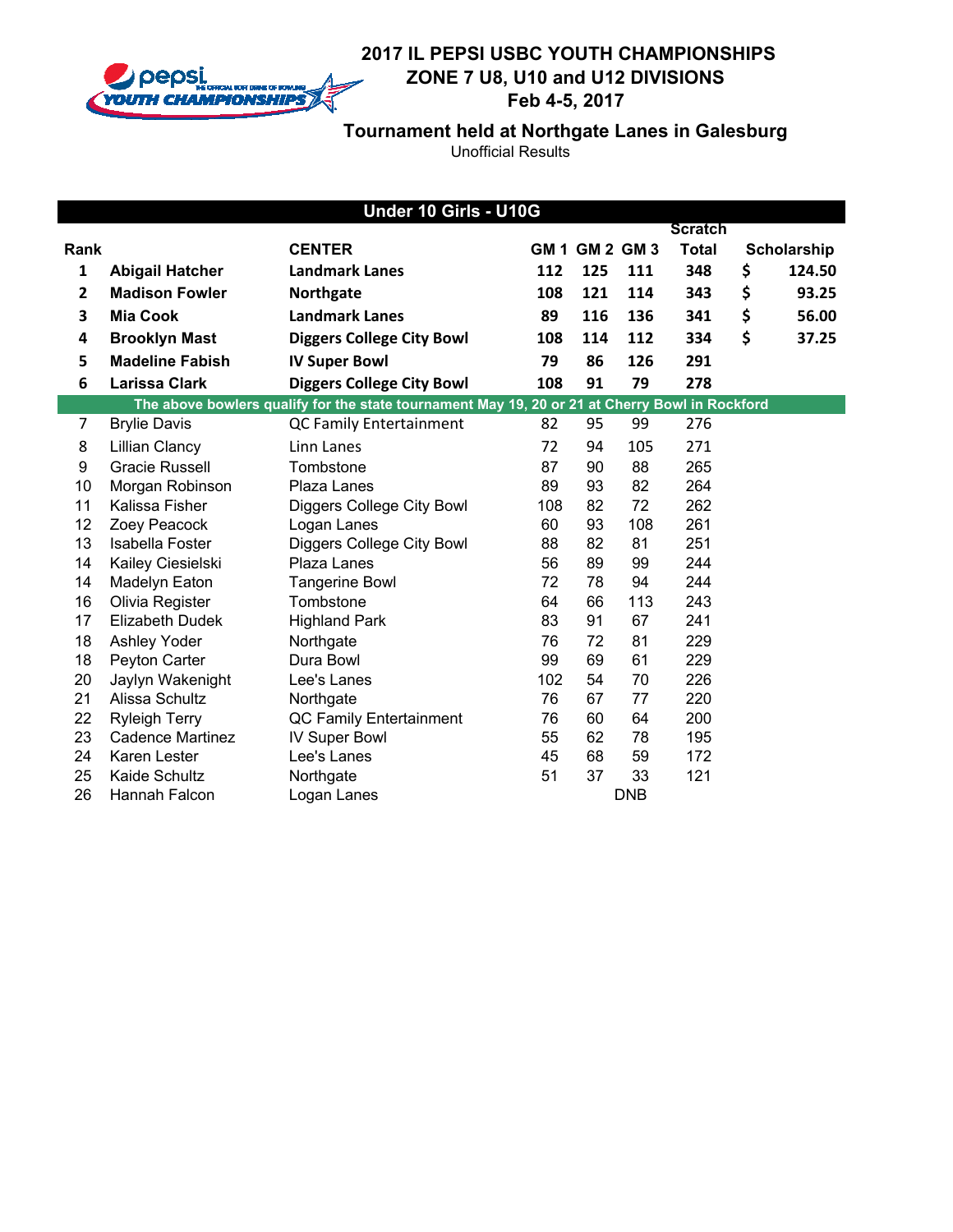

### **2017 IL PEPSI USBC YOUTH CHAMPIONSHIPS ZONE 7 U8, U10 and U12 DIVISIONS Service Feb 4-5, 2017**

# **Tournament held at Northgate Lanes in Galesburg**

|              |                            | Under 12 Boys - U12B                                                                          |          |                    |            |                                |              |
|--------------|----------------------------|-----------------------------------------------------------------------------------------------|----------|--------------------|------------|--------------------------------|--------------|
| Rank         |                            | <b>CENTER</b>                                                                                 |          | <b>GM1 GM2 GM3</b> |            | <b>Scratch</b><br><b>Total</b> |              |
|              |                            |                                                                                               |          |                    |            |                                | Scholarship  |
| 1            | <b>Josh Patton</b>         | <b>Logan Lanes</b>                                                                            | 215      | 167                | 157        | 539                            | \$<br>201.75 |
| $\mathbf{2}$ | <b>Peyton Johnson</b>      | <b>Highland Park Bowl</b>                                                                     | 204      | 165                | 159        | 528                            | \$<br>159.25 |
| 3            | <b>James Bauer</b>         | <b>IV Super Bowl</b>                                                                          | 91       | 224                | 180        | 495                            | \$<br>109.75 |
| 4            | <b>Ryan Miller</b>         | <b>Logan Lanes</b>                                                                            | 135      | 169                | 165        | 469                            | \$<br>74.25  |
| 5            | <b>Landon Sauer</b>        | <b>Dura Bowl</b>                                                                              | 151      | 136                | 168        | 455                            | \$<br>53.00  |
| 6            | <b>Tyler Haskins</b>       | <b>Highland Park Bowl</b>                                                                     | 150      | 160                | 141        | 451                            | \$<br>46.00  |
| 7            | <b>Carter Hart</b>         | <b>Linn Lanes</b>                                                                             | 173      | 142                | 126        | 441                            | \$<br>35.50  |
| 8            | <b>Bradley Armstrong</b>   | <b>King Pin Lanes</b>                                                                         | 105      | 178                | 156        | 439                            | \$<br>28.25  |
| 9            | <b>Chance Hank</b>         | <b>IV Super Bowl</b>                                                                          | 158      | 122                | 139        | 419                            |              |
| 10           | <b>Hayden Thompson</b>     | <b>Logan Lanes</b>                                                                            | 152      | 119                | 139        | 410                            |              |
| 11           | <b>Connor Weakley</b>      | <b>King Pin Lanes</b>                                                                         | 147      | 104                | 155        | 406                            |              |
|              |                            | The above bowlers qualify for the state tournament May 19 - 21 at Don Carter Bowl in Rockford |          |                    |            |                                |              |
| 12           | Landon Pasley              | Linn Lanes                                                                                    | 138      | 123                | 143        | 404                            |              |
| 13           | Peyton Baker               | <b>IV Super Bowl</b>                                                                          | 125      | 154                | 122        | 401                            |              |
| 14           | <b>Gavin Pace</b>          | Linn Lanes                                                                                    | 116      | 151                | 123        | 390                            |              |
| 15           | <b>Xavier Davis</b>        | Landmark Lanes                                                                                | 139      | 119                | 129        | 387                            |              |
| 16           | Langdon Allen              | Diggers College City Bowl                                                                     | 115      | 149                | 115        | 379                            |              |
| 17           | <b>Tyler Thiem</b>         | QC Family Entertainment                                                                       | 135      | 98                 | 139        | 372                            |              |
| 18           | Logan Yerbic               | Linn Lanes                                                                                    | 135      | 108                | 123        | 366                            |              |
| 19           | Kyle Oney                  | Paddlewheel                                                                                   | 118      | 124                | 120        | 362                            |              |
| 20           | Ashton Jones               | Paddlewheel                                                                                   | 106      | 135                | 119        | 360                            |              |
| 21           | Shooter Garlisch           | Paddlewheel                                                                                   | 127      | 110                | 116        | 353                            |              |
| 22           | Jaylen Scott               | Diggers College City Bowl                                                                     | 91       | 118                | 142        | 351                            |              |
| 23           | Joey Crouch                | Northgate                                                                                     | 111      | 140                | 95         | 346                            |              |
| 23           | Michael Robinson           | Plaza Lanes                                                                                   | 131      | 114                | 101        | 346                            |              |
| 25           | <b>Matthew Robinson</b>    | Plaza Lanes                                                                                   | 104      | 114                | 125        | 343                            |              |
| 26           | Jason Horchem              | Logan Lanes                                                                                   | 101      | 111                | 127        | 339                            |              |
| 27           | <b>Elliott Quartucci</b>   | <b>IV Super Bowl</b>                                                                          | 125      | 108                | 95         | 328                            |              |
| 28           | Daniel Sousa               | <b>IV Super Bowl</b>                                                                          | 106      | 108                | 113        | 327                            |              |
| 29           | Jimmie Register III        | Tombstone                                                                                     | 126      | 89                 | 107        | 322                            |              |
| 30           | Waylan Lambert             | Dura Bowl                                                                                     | 88       | 105                | 128        | 321                            |              |
| 31           | <b>Elliot Parkins</b>      | Diggers College City Bowl                                                                     | 119      | 86                 | 112        | 317                            |              |
| 32           | Logan Anderson             | Linn Lanes                                                                                    | 99       | 110                | 106        | 315                            |              |
| 32           | Zaden Cooper               | Paddlewheel                                                                                   | 86       | 118                | 111        | 315                            |              |
| 34<br>35     | Cole Cook<br>Aaron Siebert | QC Family Entertainment                                                                       | 99<br>90 | 98<br>101          | 109<br>105 | 306<br>296                     |              |
| 36           | Kaeden Hamor               | <b>IV Super Bowl</b><br>QC Family Entertainment                                               | 87       | 106                | 101        | 294                            |              |
| 37           | Ryan Hembree               | Diggers College City Bowl                                                                     | 88       | 100                | 104        | 292                            |              |
| 38           | <b>Tyler Gregory</b>       | <b>Tangerine Bowl</b>                                                                         | 105      | 95                 | 89         | 289                            |              |
| 38           | Guy LaFlex                 | <b>Christian Center</b>                                                                       | 111      | 79                 | 99         | 289                            |              |
| 40           | <b>Avery Haxel</b>         | <b>Tangerine Bowl</b>                                                                         | 91       | 103                | 93         | 287                            |              |
| 41           | Prestyn Meyer              | Paddlewheel                                                                                   | 80       | 97                 | 107        | 284                            |              |
| 42           | Sheadon Oetzel             | Dura Bowl                                                                                     | 97       | 109                | 77         | 283                            |              |
| 42           | Payton Pawlak              | <b>IV Super Bowl</b>                                                                          | 92       | 98                 | 93         | 283                            |              |
| 44           | Aiden Hohimer              | King Pin Lanes                                                                                | 68       | 99                 | 114        | 281                            |              |
| 44           | <b>Cohlton Friend</b>      | Paddlewheel                                                                                   | 95       | 100                | 86         | 281                            |              |
| 46           | Malachi Mitchell           | Paddlewheel                                                                                   | 107      | 96                 | 73         | 276                            |              |
| 47           | Caden Bowman               | QC Family Entertainment                                                                       | 82       | 97                 | 96         | 275                            |              |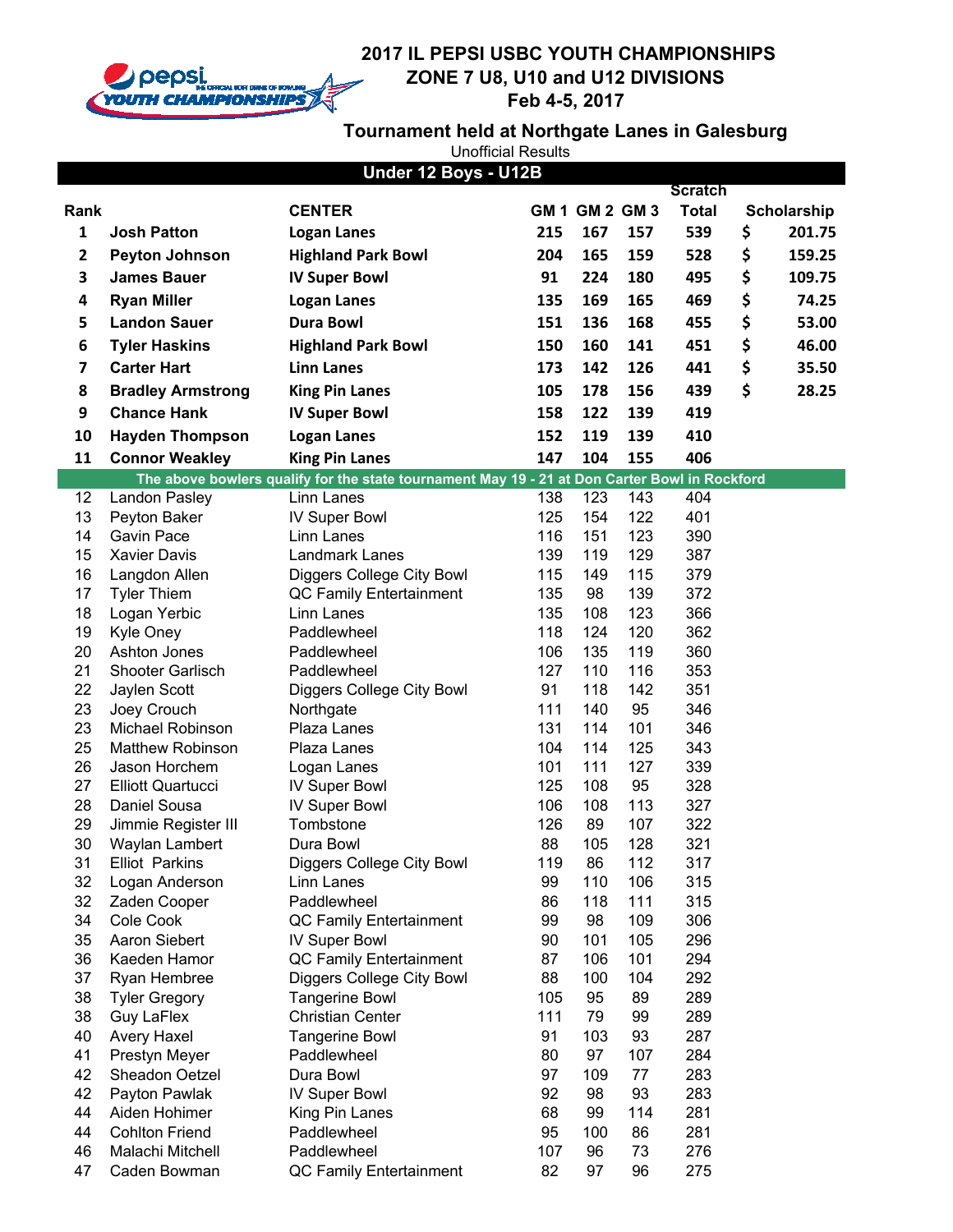

## **Tournament held at Northgate Lanes in Galesburg**

| 48 | Kamon Jones               | Paddlewheel               | 90  | 81 | 92         | 263 |
|----|---------------------------|---------------------------|-----|----|------------|-----|
| 49 | Nick Forgie               | <b>Highland Park Bowl</b> | 109 | 72 | 73         | 254 |
| 50 | <b>Eric Dietrich</b>      | Lee's Lanes               | 64  | 94 | 90         | 248 |
| 51 | <b>Briley Friday</b>      | Diggers College City Bowl | 91  | 62 | 86         | 239 |
| 52 | <b>Stephen Shields</b>    | King Pin Lanes            | 66  | 69 | 95         | 230 |
| 53 | lan Richardson            | Plaza Lanes               | 67  | 66 | 90         | 223 |
| 54 | Cody Houghton             | <b>Tangerine Bowl</b>     |     |    | <b>DNB</b> |     |
| 54 | Jayden Jones              | Diggers College City Bowl |     |    | <b>DNB</b> |     |
| 54 | <b>Ethan Kellerstrass</b> | Plaza Lanes               |     |    | <b>DNB</b> |     |
| 54 | <b>Beau McGuire</b>       | Logan Lanes               |     |    | <b>DNB</b> |     |